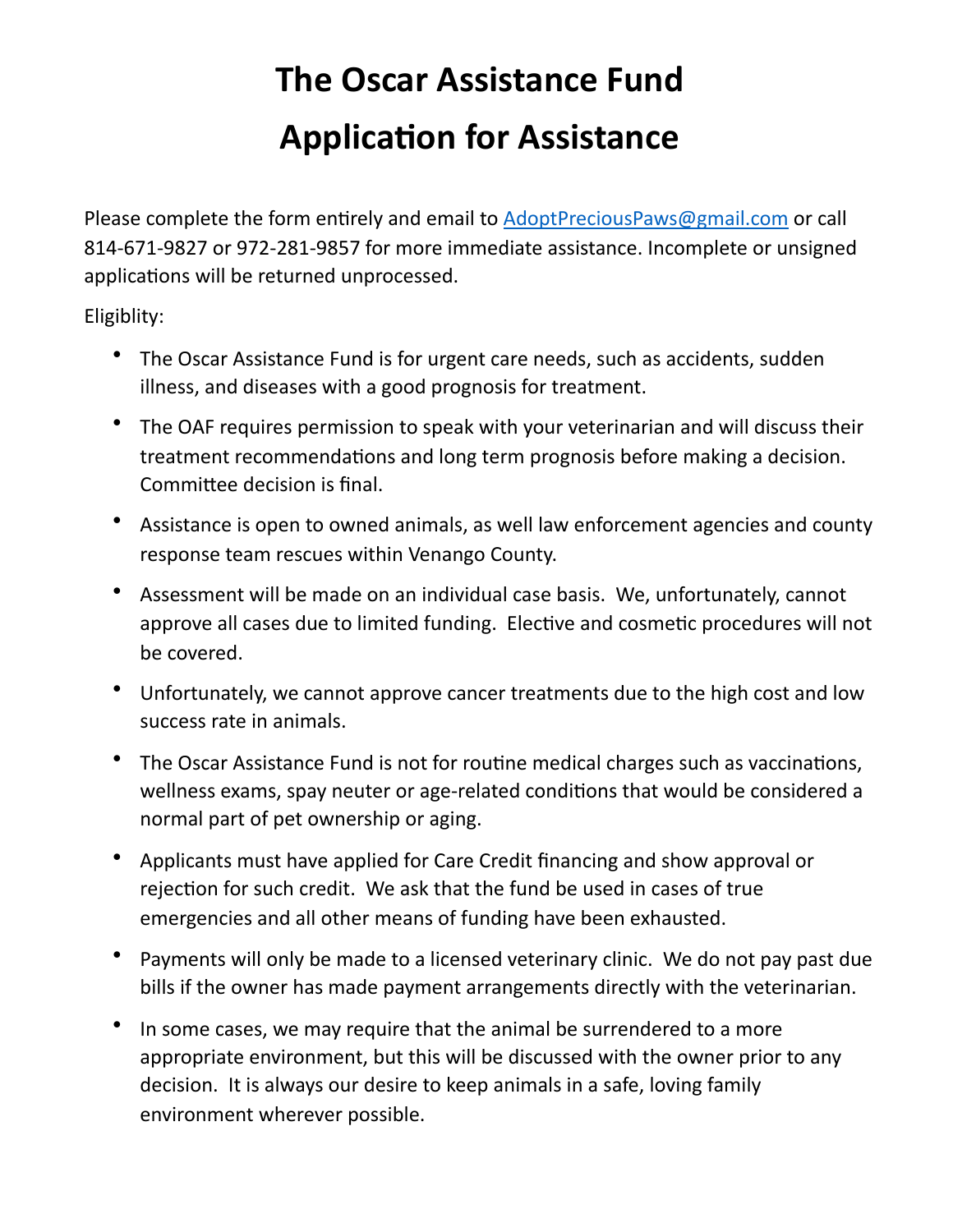• If your animal is unaltered and requires surgery, you agree that Precious Paws will spay or neuter your animal while under anesthesia, as the vet deems appropriate.

| Is your animal Spayed or Neutered: __________ Has your animal received veterinary care in the past: _________ |  |
|---------------------------------------------------------------------------------------------------------------|--|
|                                                                                                               |  |
|                                                                                                               |  |
|                                                                                                               |  |
|                                                                                                               |  |
|                                                                                                               |  |
|                                                                                                               |  |
|                                                                                                               |  |
|                                                                                                               |  |
|                                                                                                               |  |
| According to your veterinarian, will the animal likely require euthanasia without treatment: ________________ |  |
| <b>Estimated Cost of Treatment:</b><br><u> 1989 - Johann Stein, mars an de Brasilia (b. 1989)</u>             |  |
|                                                                                                               |  |
| Please explain the circumstances that prevent you from paying for the treatment: ____________________________ |  |
|                                                                                                               |  |
| Have you applied for Care Credit, or applied/received funding from other sources (please describe): _________ |  |